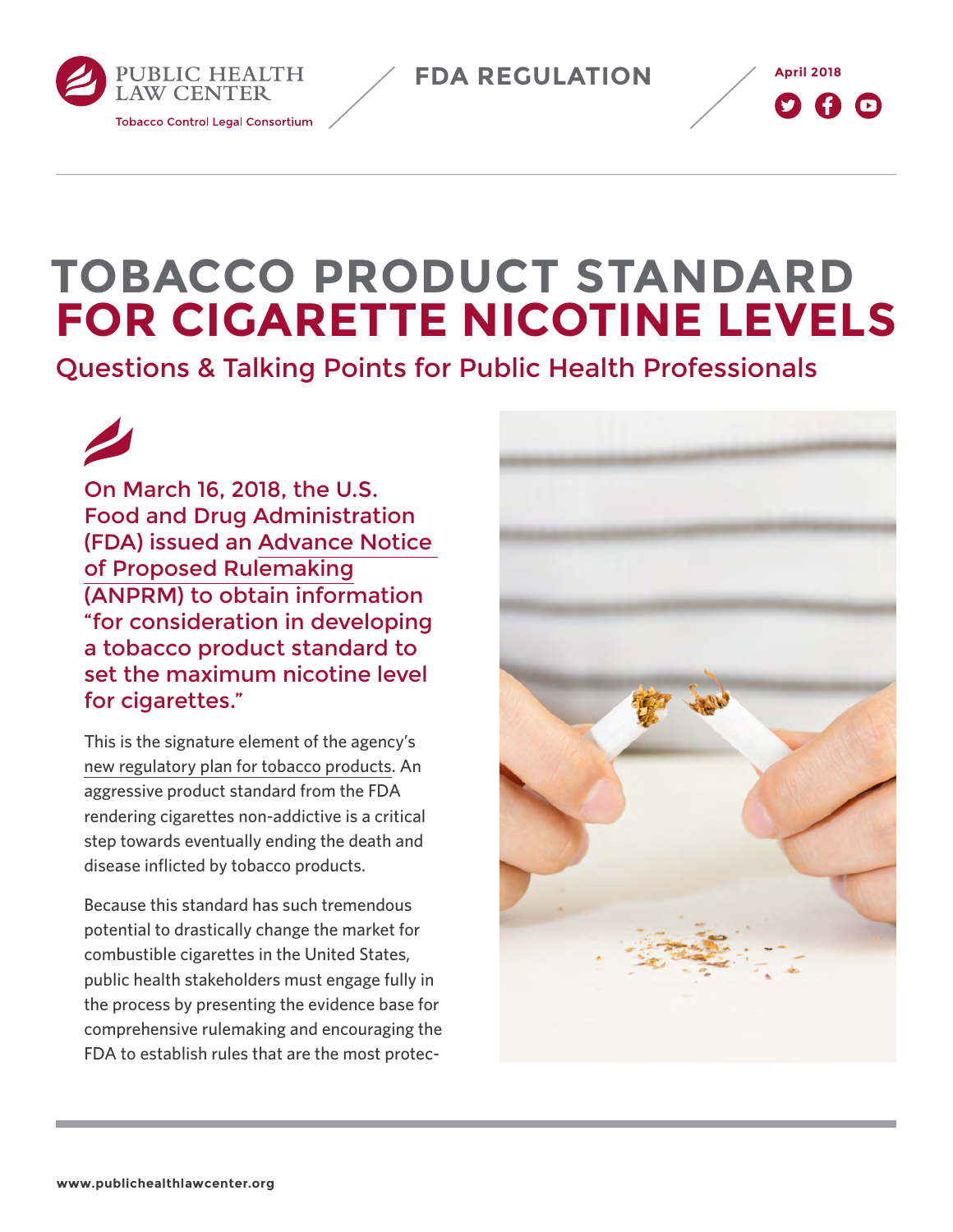

tive of the public's health. This will be a long process; the first step in that process is commenting on this ANPRM.

It is particularly important to tell the FDA that:

- The existing evidence base strongly supports FDA action to reduce nicotine in combustible products.
- Given the millions of lives at stake, the FDA needs to finalize this regulation as soon as possible.
- A comprehensive nicotine standard must address all combustible tobacco products: cigarettes, all cigars, so-called "heat-not-burn" products, waterpipe tobacco, roll-your-own tobacco, and pipe tobacco.
- The FDA should quickly implement a standard for combustible products that lowers nicotine to sub-addictive levels and also implement a standard for noncombustible products that gradually lowers nicotine to sub-addictive levels over a period of years.

Submit relevant information even if the FDA has not specifically asked for it.

Unlike a Notice of Proposed Rulemaking, which solicits comments on the language and content of a proposed rule, an ANPRM allows an agency to gather information about a topic to inform a future FDA rule. In this case, the public health community has an opportunity to shape the FDA's proposal before it is written. The FDA is gathering scientific evidence, field research, and other useful information that will assist the agency in determining the scope of a future product standard and the best way to implement and enforce such a standard. The agency's questions from the notice are compiled and categorized below. Consider answering these questions as you draft and [submit your comment.](https://www.regulations.gov/docket?D=FDA-2017-N-6189)

#### [Scope of the Standard](https://www.federalregister.gov/d/2018-05345/p-90)

First, the FDA proposes questions regarding the scope of a product standard for nicotine. The FDA asks should a nicotine product standard:

- Apply to just combustible cigarettes?
- Apply to other combustible products?
	- $\circ$  If so, which ones?
	- $\circ$  If so, what criteria should be used to determine this?
- Be tailored to reflect differences in combustible products?
- Apply to large (so-called "premium") cigars?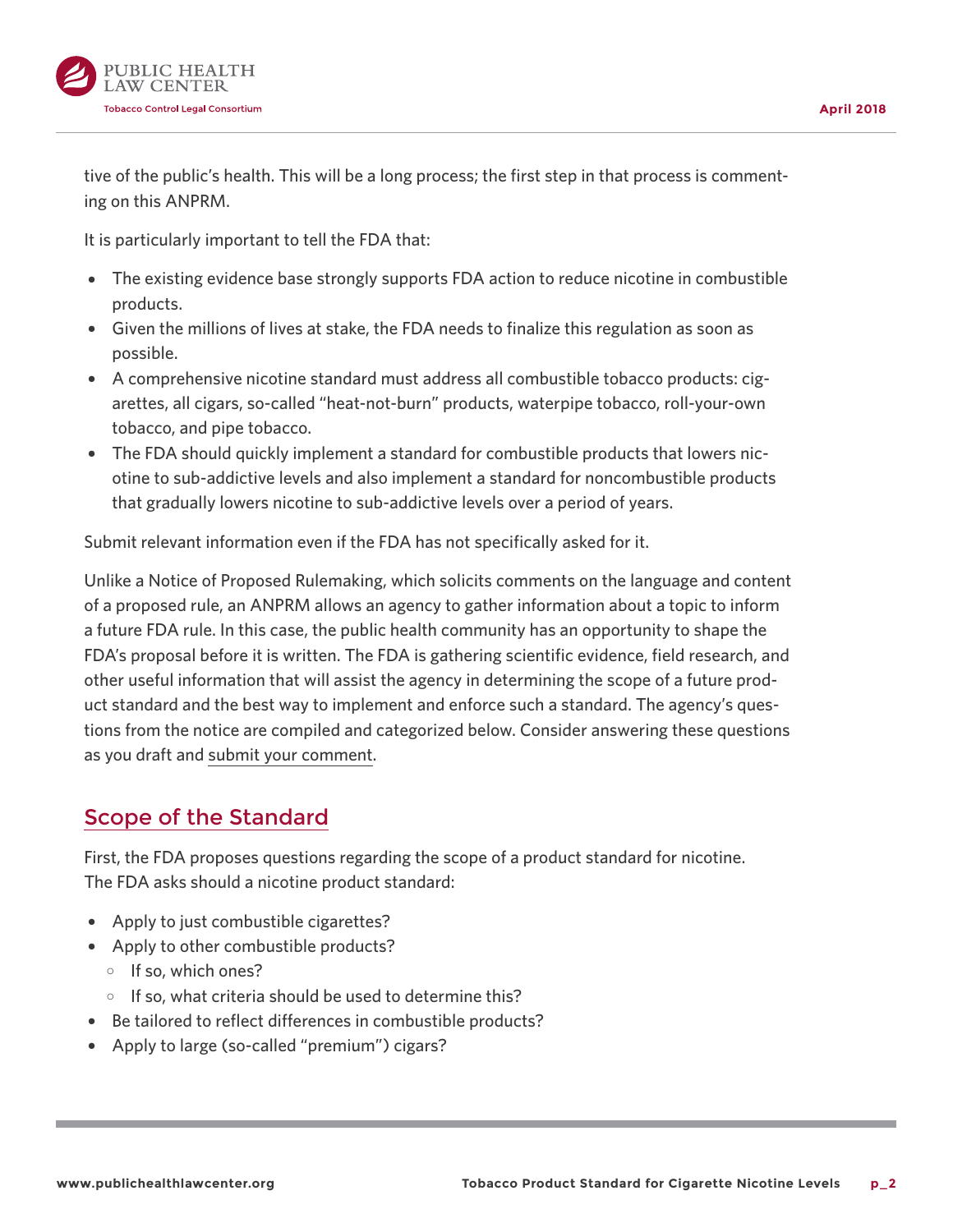

- $\circ$  Considering that these are primarily used by adults and have different patterns of use from regular cigars [\(81 FR 28973 at 29024](https://www.federalregister.gov/d/2016-10685/p-584)).
- $\circ$  To that end, the FDA requests information, data, or research addressing:
	- If the standard were not applicable, whether current combustible users would migrate or begin to dual-use premium cigars.
	- If the FDA could design a premium cigar exemption that would only include products that were unlikely candidates for migration or dual use.
- Apply to waterpipe tobacco products?
	- $\circ$  To that end, the FDA requests, information, data, or research addressing:
		- Whether waterpipe tobacco is a likely candidate for migration or dual use.
		- The health implications or relative risk consequences for a combustible tobacco user switching to waterpipe tobacco.

Full text of the FDA's questions [A\(1\)](https://www.federalregister.gov/d/2018-05345/p-101), [A\(2\),](https://www.federalregister.gov/d/2018-05345/p-102) [A\(3\)](https://www.federalregister.gov/d/2018-05345/p-103)

### [Technical Achievability](https://www.federalregister.gov/d/2018-05345/p-148)

The FDA also asks questions about the achievability of implementing a product standard. The FDA explains that an effective date of a final rule setting a product standard may not be less than one year after publication of the rule unless there is reason to believe an earlier date is necessary for the protection of public health. There is also a provision that if the final rule causes substantial changes to farming or growing of domestic tobacco that an effective date may not be less than two years after publication. Considering that context, the FDA asks, if a nicotine product standard is issued:

- When should the effective date be?
- What timeframe for implementation would allow adequate time for the industry to comply?
- Should that timeframe be adjusted for certain manufacturers based on the number of employees or annual revenues?
- Would a 2-year, 4-year, or 6-year timeframe be appropriate?

FDA Questions [E\(4\)\(5\),](https://www.federalregister.gov/d/2018-05345/p-169) [E\(4\)\(6\)](https://www.federalregister.gov/d/2018-05345/p-171)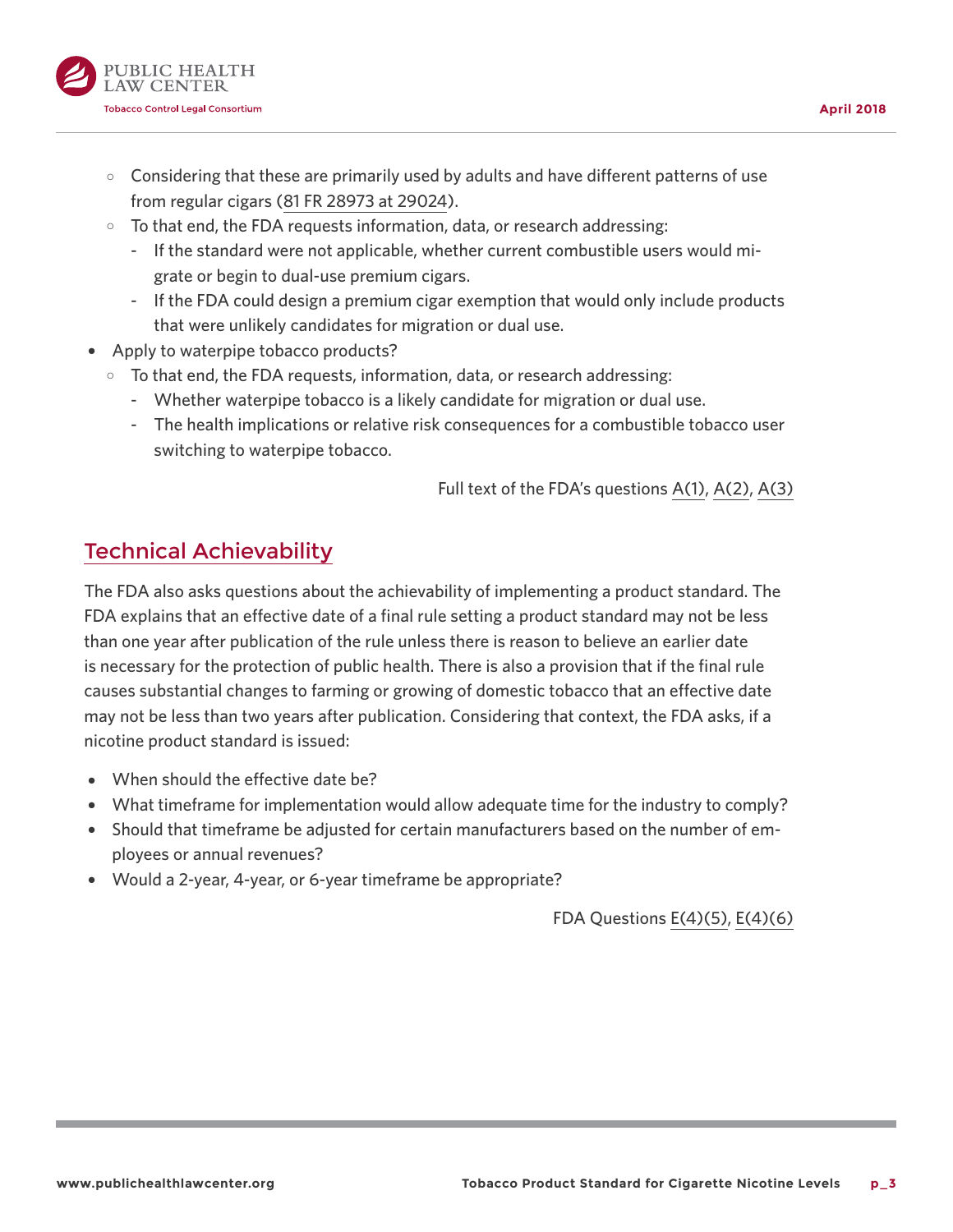

## [Possible Countervailing Effects](https://www.federalregister.gov/d/2018-05345/p-173)

The FDA asks questions about the possible countervailing effects of a nicotine tobacco product standard. If a nicotine product standard is issued:

- Should the FDA consider any additional regulatory action to address the possibility of migration to, or dual use with, other tobacco products?
- Would tobacco users seek to add liquid nicotine to their very low nicotine cigarettes (VLNC)?
	- $\circ$  What regulatory actions could the FDA take to prevent this? Should the FDA prohibit the sale or distribution of any tobacco product designed for that purpose or reasonably foreseeable that it would be used for that purpose?
	- $\circ$  How could such a provision be structured efficiently and effectively to prevent this?
	- $\circ$  Are there other means to consider that would prevent the supplementing of nicotine to applicable products?
- Would this action affect the current illicit trade market, and if so, to what extent?
	- $\circ$  How would users obtain their sources of tobacco in an illicit market?
	- $\circ$  How would manufacturers distribute their illicit products and develop consumer awareness of such products?
	- $\circ$  How would such sales take place?
- Are there data that would address the likely outcomes in the following list or is there another outcome that could occur?
	- $\circ$  Current combustible users could continue to smoke but use the low nicotine products
	- $\circ$  Current combustible users could completely switch to, or dual use low nicotine products with, other legal tobacco or nicotine products
	- $\circ$  Current combustible users could quit using any nicotine or tobacco product
	- $\circ$  Current combustible users could seek to buy illegal cigarettes in an illicit market.
- And if an illicit market developed,
	- $\circ$  What percentage of current users would switch to illicit conventional cigarettes rather than quitting or switching to other legal products?
		- How would this change:
- If illicit conventional cigarettes were more expensive and/or harder to obtain?
- With the implementation of improved monitoring and enhanced enforcement by the FDA and its partners?
	- $\circ$  How long would it likely last  $-$  for example, would demand likely decrease over time, stay the same, or increase?
	- $\circ$  Would this have an effect on the market for illegal drugs and is there data showing a relationship between illicit tobacco use and illegal drug use?